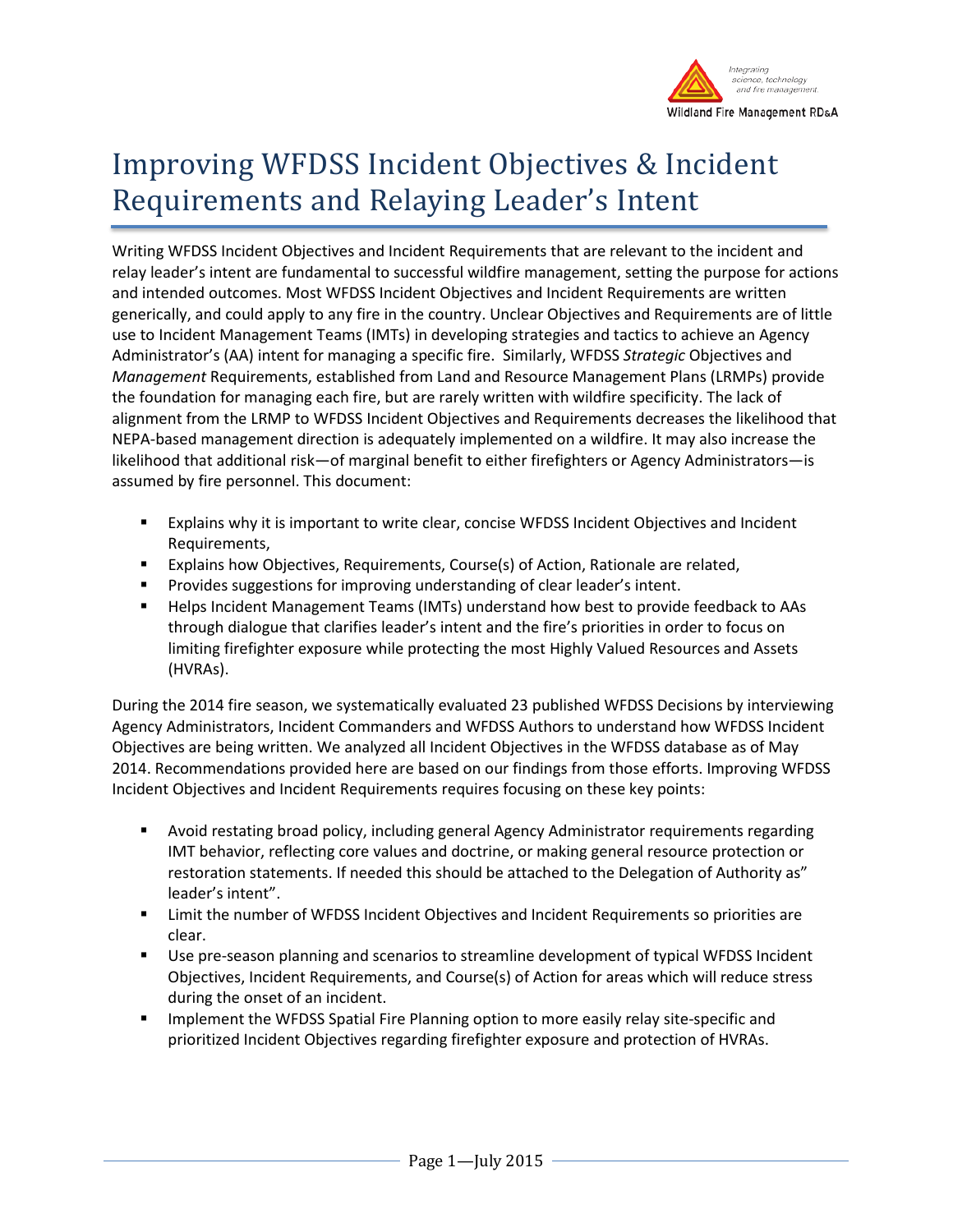

# **Summary of Information**

The table below provides a summary of the information within the document. Utilize the links to navigate to the sections of most interest.

| <b>Summary Information</b>                                                                          |                                                                                                         |  |
|-----------------------------------------------------------------------------------------------------|---------------------------------------------------------------------------------------------------------|--|
| <b>Background:</b>                                                                                  | <b>Additional Information</b>                                                                           |  |
| Writing Clear, Specific Incident Objectives and Incident Requirements is Important.                 |                                                                                                         |  |
| The lack of specificity in objectives makes it                                                      | Who is responsible for crafting WFDSS Incident Objectives                                               |  |
| challenging to understand the relative importance                                                   | and Incident Requirements?                                                                              |  |
| of one objective to another. This leads to potential                                                |                                                                                                         |  |
| mismanagement of resources based on unclear                                                         | How do meaningful WFDSS Incident Objectives and                                                         |  |
| priorities, jeopardizing a sound risk management<br>process that may expose firefighters to hazards | Incident Requirements assist with setting priorities on an<br>incident?                                 |  |
| needlessly.                                                                                         |                                                                                                         |  |
|                                                                                                     | <b>How do meaningful WFDSS Incident Objectives and</b>                                                  |  |
| Objectives are statements of direction related to                                                   | <b>Incident Requirements help with managing risk?</b>                                                   |  |
| desired future conditions. They reflect the intent                                                  |                                                                                                         |  |
| of desired outcomes or explain undesired                                                            | What do clear, specific Incident Objectives and Incident                                                |  |
| consequences to set the overall fire strategy and                                                   | <b>Requirements look like?</b>                                                                          |  |
| priorities. Requirements are the management<br>constraints.                                         |                                                                                                         |  |
|                                                                                                     | Where do I start when it's time to craft WFDSS Incident<br><b>Objectives and Incident Requirements?</b> |  |
| When assets are limited, AAs and IMTs must                                                          |                                                                                                         |  |
| choose which objectives they have capacity to                                                       | Why should I limit the number of WFDSS Incident                                                         |  |
| achieve. Beyond protecting life, everything else is                                                 | <b>Objectives?</b>                                                                                      |  |
| second priority and often lumped into an                                                            |                                                                                                         |  |
| incoherent mass. Keeping the fire out of the Ft                                                     | LRMP direction uploaded into WFDSS for my unit is                                                       |  |
| Collins municipal watershed likely is more                                                          | sometimes generic; how can I craft specific and useful                                                  |  |
| important than protecting a pine plantation on                                                      | <b>WFDSS Incident Objectives?</b>                                                                       |  |
| the Arapaho-Roosevelt NF, yet they may be listed<br>as though they have equal importance.           |                                                                                                         |  |
|                                                                                                     |                                                                                                         |  |

| <b>Summary Information</b>                                                                     |                                                       |  |
|------------------------------------------------------------------------------------------------|-------------------------------------------------------|--|
| <b>Background:</b>                                                                             | <b>Additional Information</b>                         |  |
| Within a WFDSS Decision, the tie between Incident Objectives, Incident Requirements, Course of |                                                       |  |
| Action and Rationale is important.                                                             |                                                       |  |
| There is a need to improve the linkages between                                                | Why is it important to tier this information?         |  |
| Incident Objectives, Incident Requirements,                                                    |                                                       |  |
| Course of Action and Rationale, Incident                                                       | What should be addressed in the Course of Action?     |  |
| Objectives and Incident Requirements must be                                                   |                                                       |  |
| tiered to LRMPs. The Course of Action must be                                                  | What should be included in the Rationale section of a |  |
| devised to meet the Incident Objectives and the                                                | <b>Decision?</b>                                      |  |
| Rationale must provide a clear explanation of how                                              |                                                       |  |
| these elements of the Decision link together and                                               | Firefighter and public safety is important. How do I  |  |
| why the specific Course of Action provides the                                                 | incorporate it into the Decision?                     |  |
| best means of achieving the objectives.                                                        |                                                       |  |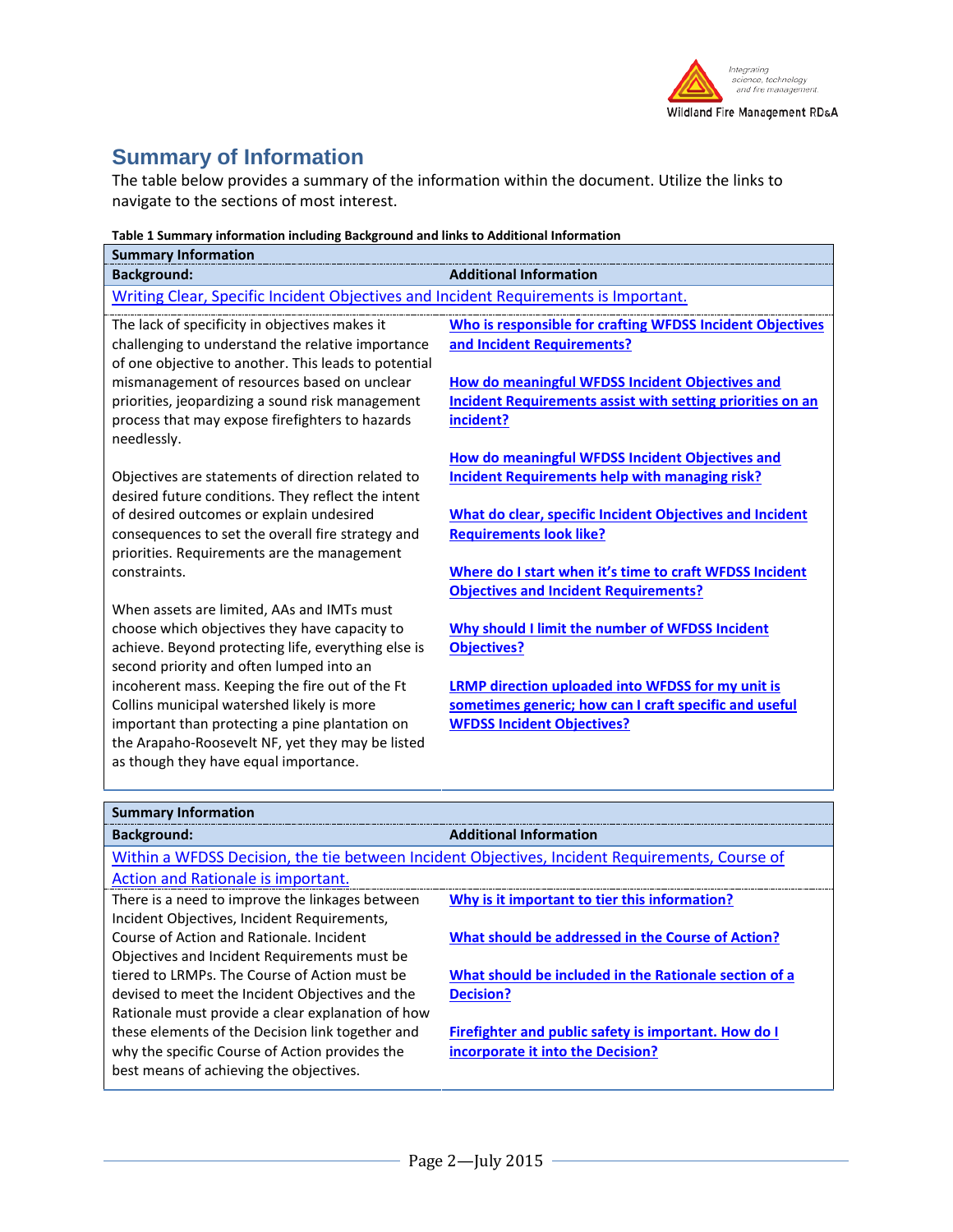

| <b>Summary Information</b>                                                                                |                                                             |  |
|-----------------------------------------------------------------------------------------------------------|-------------------------------------------------------------|--|
| <b>Background:</b>                                                                                        | <b>Additional Information</b>                               |  |
| A tie between the WFDSS Decision and external information such as the Delegation of Authority, Inbriefing |                                                             |  |
| Package, and Incident Action Plan (IAP) is needed.                                                        |                                                             |  |
| The WFDSS Decision is the AA's responsibility and                                                         | <b>Communicating WFDSS Incident Objectives and Incident</b> |  |
| communicates the leader's intent regarding how                                                            | <b>Requirements to IMT's-- How and When</b>                 |  |
| to manage the fire.                                                                                       |                                                             |  |
|                                                                                                           | <b>What does the WFDSS Decision mean to an IMT?</b>         |  |
| AA direction may conflict among the WFDSS                                                                 |                                                             |  |
| Decision, delegation of authority, the briefing                                                           | How does IMT feedback assist the Agency Administrator?      |  |
| package, other documents and ad hoc discussions,                                                          |                                                             |  |
| resulting in misdirection in managing the fire. It is                                                     | How does IMT involvement in the WFDSS Decision ensure       |  |
| critical that this information is aligned.                                                                | sound risk management?                                      |  |
| In many cases IMTs are not reading the WFDSS                                                              | What is the tie between Incident Objectives and Incident    |  |
| Decision.                                                                                                 | Requirements in WFDSS and the incident objectives in the    |  |
|                                                                                                           | <b>Incident Action Plan?</b>                                |  |
| Agency Administrators, Incident Commanders,                                                               |                                                             |  |
| and fire personnel should be aligned in their                                                             | Where should I put information that is important to me      |  |
| understanding of priorities for the incident. A                                                           | and the IMT working on my unit but not about managing       |  |
| sense of priorities for objectives should be                                                              | the fire itself?                                            |  |
| conveyed in the Course of Action and should also                                                          |                                                             |  |
| be described in the Rationale.                                                                            |                                                             |  |
| <b>Summary Information</b>                                                                                |                                                             |  |

| <b>Background:</b>                                                                                                                                | <b>Additional Information</b>                                                                                                             |  |
|---------------------------------------------------------------------------------------------------------------------------------------------------|-------------------------------------------------------------------------------------------------------------------------------------------|--|
| Spatial Fire Planning can aid in providing clear WFDSS Incident Objectives and Incident Requirements                                              |                                                                                                                                           |  |
| Spatial Fire Planning will assist managers in<br>gleaning pertinent information for the direction<br>on a wildfire, but prudence in applying only | What is Spatial Fire Planning and why would I want this<br><b>implemented in WFDSS?</b>                                                   |  |
| relevant LRMP information is critical.                                                                                                            | How does implementation of Spatial Fire Planning impact<br>the way I write WFDSS Incident Objectives and Incident<br><b>Requirements?</b> |  |
|                                                                                                                                                   | My unit will be updating its LRMP soon, what should be<br>considered?                                                                     |  |

# <span id="page-2-0"></span>**Writing Clear, Specific Incident Objectives and Incident Requirements is Important.**

WFDSS Incident Objectives provide strategic direction while Incident Requirements provide rules and regulations. Both are equally important in conveying Leader's Intent. Clear WFDSS Incident Objectives help ensure firefighting resources are committed only where and when they are needed to meet objectives, thus reducing firefighter exposure.

Based on the evaluation of fires, more than 90 percent of WFDSS Incident Objectives are generic (e.g. minimize the size of the fire), refer to policy (e.g. keep costs commensurate with values at risk), are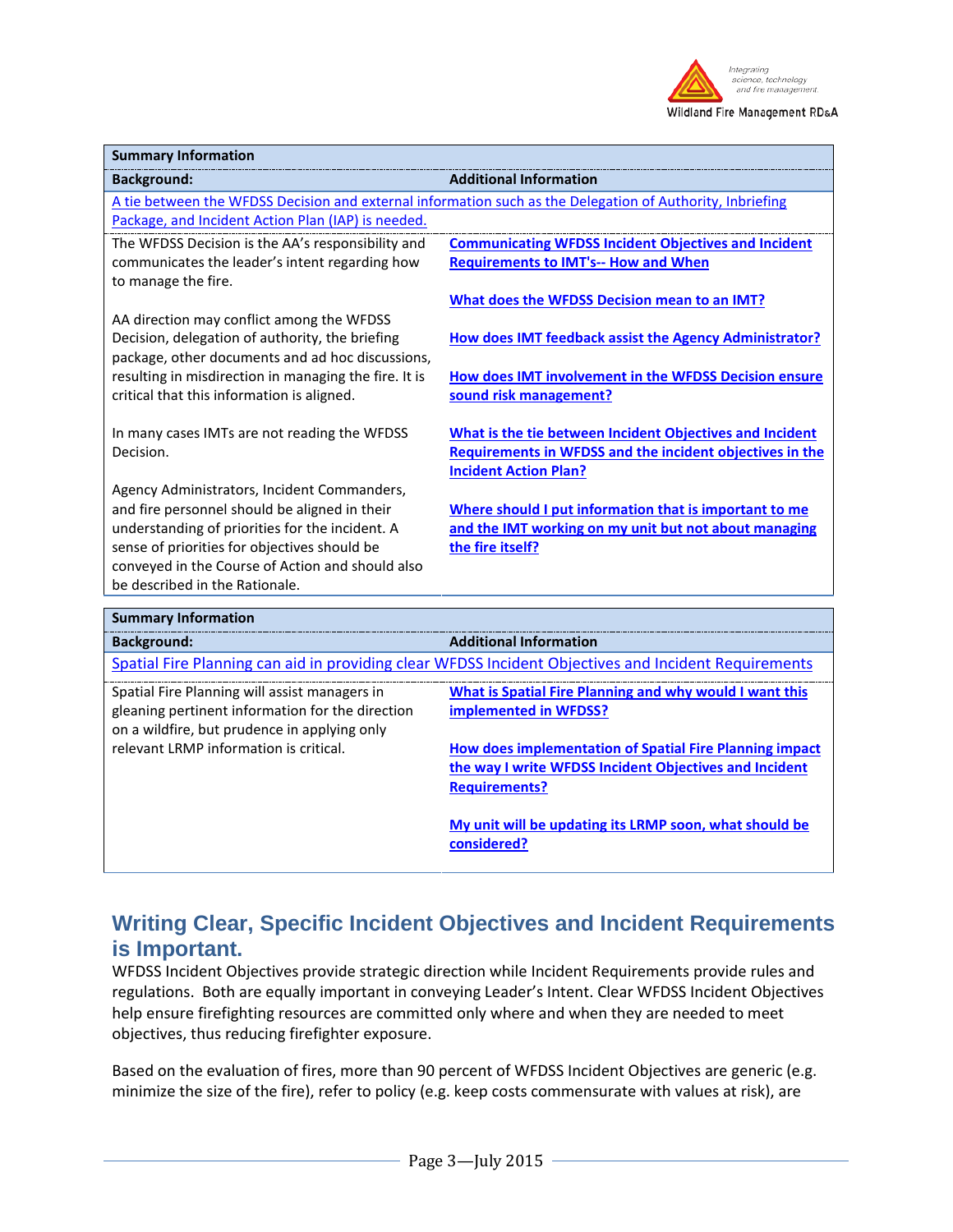

doctrinal (e.g. adhere to LCES), state core values (e.g. firefighter safety is the number 1 priority), or have vague terms that have different meaning to individuals (e.g., keep the fire small). These statements do little to inform risk tradeoffs.

## <span id="page-3-0"></span>**Who is responsible for crafting WFDSS Incident Objectives and Incident Requirements?**

It is the AA's responsibility to ensure the WFDSS Decision follows policy and guidance. Many land management units have a designated "WFDSS user" who crafts WFDSS Incident Objectives and Incident Requirements for AA approval. Anyone who is an Incident Author, Owner, or Editor can create these statements, but the Approver (usually the Agency Administrator) must review them carefully to ensure they 1) provide clear leader's intent, 2) are aligned with the LRMP, 3) are relatively few in number, 4) do not conflict, 5) indicate the "what, when, where, why" and 6) give an overall sense of priority.

## <span id="page-3-1"></span>**How do meaningful WFDSS Incident Objectives and Incident Requirements assist with setting priorities on an incident?**

The fire behavior, daily safety engagement, and the daily planning cycle drive the prioritization of actions during the incident but the AA must be involved in setting the overall priorities for the fire. Meaningful WFDSS Incident Objectives and Incident Requirements convey leader's intent as a statement of direction related to desired future conditions and avoidance of undesired outcomes. Emphasis on what is important (what, when, where, why), rather than generic statements assists with priority setting and facilitates the risk management dialogue. Characterization of the importance of the value versus the risk to protect it can inform the tactical plan and potentially lessen the degree of firefighter exposure (ground and aviation resources).

A laundry list of unclear objectives or requirements is challenging for IMTs to use in a risk-management context. Although Authors don't typically put these items in numerical order, wording of value or acceptable fire effects can convey importance:

"...to protect WUI, the most highly valued asset."

"...to protect integrity of the Haines Watershed by reducing the threat of high intensity fire, but taking advantage of low-intensity fire where feasible."

#### "…to avoid damage to highly valued, genetically unique trout habitat."

In addition to clear writing, a dialogue between the IMT and the AA promotes understanding of the priorities and the feasibility of what the IMT can accomplish given the weather, fire behavior and resources at hand. Clarity in leader's intent is especially important in multi-jurisdictional fires where there may be equally valued resources to protect, but limited resources. Without AA prioritization, the IMT determines priorities and trade-offs among all WFDSS Incident Objectives, and this will likely be different than what the AA intended.

## <span id="page-3-2"></span>**How do meaningful WFDSS Incident Objectives and Incident Requirements help with managing risk?**

It is important to recognize that ground and air resources are exposed to hazards on all wildfire assignments. Meaningful WFDSS Incident Objectives and Requirements enable AAs and IMTs to weigh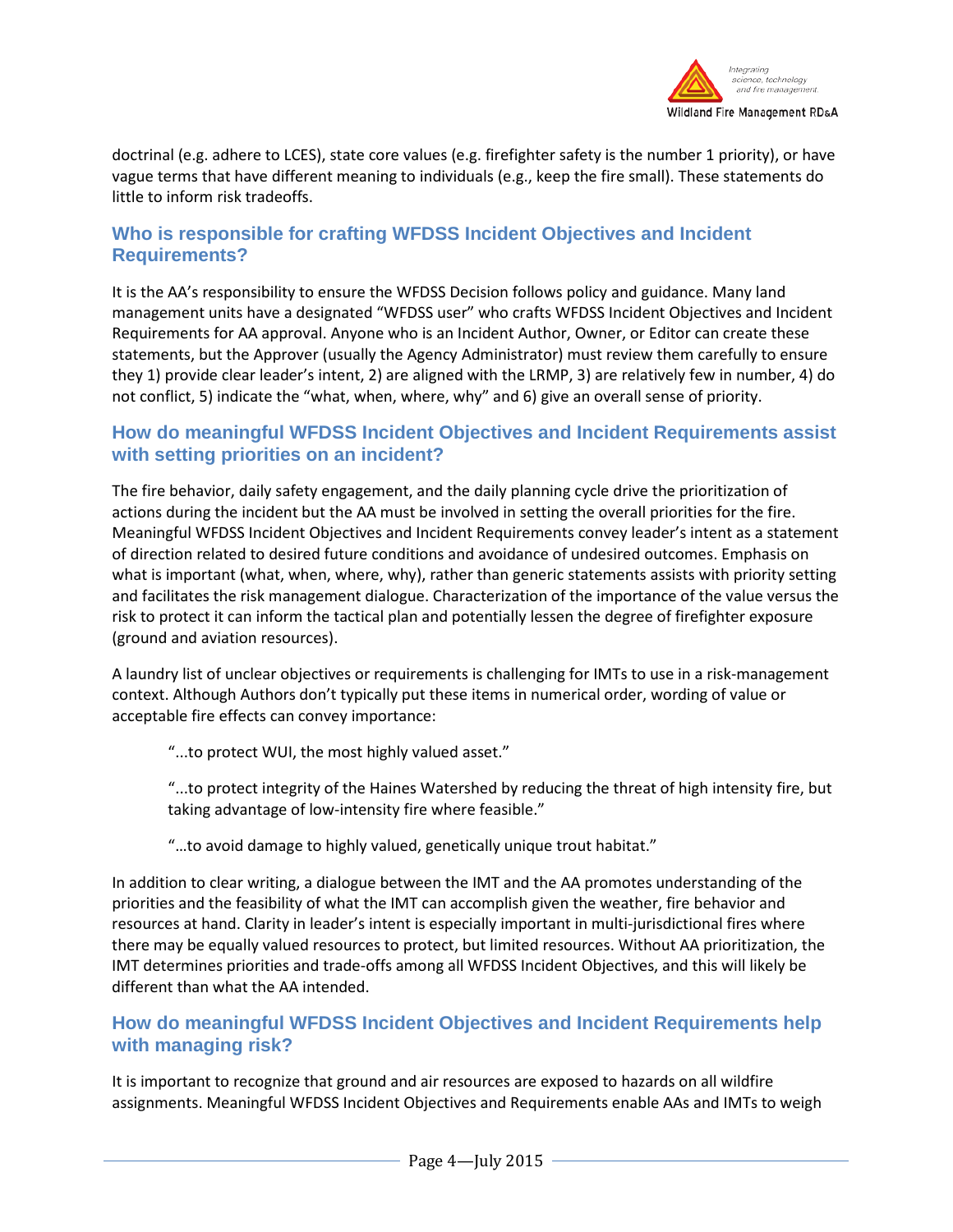

the risk to firefighters against the values to be protected based on current and expected fire behavior. The IMT must mitigate risk to the extent possible but the AA must also realize there is always some level of baseline risk and ask, '*is that value worth the risk to personnel*?' WFDSS users have tools to inform risk tradeoffs (e.g. Firefighter evacuation layer, fire behavior outputs).

# <span id="page-4-0"></span>**What do clear, specific Incident Objectives and Incident Requirements look like?**

When WFDSS Incident Objectives and Requirements are written with context, it increases the likelihood that they are understood and can be achieved. Writing true SMART (Specific, Measurable, Attainable, Realistic, Time-realistic) fire objectives can be challenging at the strategic level. Instead, provide a sense of prioritization using *what, where, when, why*. Leave the *who and how* for tactical planning.

WFDSS Incident Objectives should include content that is specific to the location, conditions, and time of the fire. Including the intent and reasoning (the "why") behind an objective can increase the overall understanding for improved site and time-specific tactical decisions.

These examples illustrate this concept. Sometimes information on how the Incident Objective would be achieved is appropriate but not in a level of detail that makes it tactical.

| <b>Original WFDSS Incident</b><br><b>Objective/Requirement</b>                                                                      | <b>Recommended Improvement</b>                                                                                                                                                                                                                                                                            |  |
|-------------------------------------------------------------------------------------------------------------------------------------|-----------------------------------------------------------------------------------------------------------------------------------------------------------------------------------------------------------------------------------------------------------------------------------------------------------|--|
| Objective: Keep fire contained on FS<br>land east of Black Swamp Road,<br>south of Catfish Lake Road and west<br>of Wells Oaks Road | Keep fire from burning on to private lands within Camp Bryan and east of<br>Black Swamp Road.                                                                                                                                                                                                             |  |
|                                                                                                                                     | To protect timberlands and privately owned cabins on Catfish Lake, east of<br>Wells Oak Road. (Explanation of "why" control line is located where it is).                                                                                                                                                 |  |
| Objective: Contain portion of fire<br>north of the Elliot Highway on the<br>west side.                                              | Protect the town of Minto south of Elliot Highway.                                                                                                                                                                                                                                                        |  |
| Objective: Protect public & private<br>facilities to prevent loss through<br>wildfire.                                              | Prevent damage to all private and public facilities within and near the fire<br>area that include the Visitor's Center and Cedro Campground.<br>$-OR-$<br>Protect Sweet Lake Patrol Cabin.                                                                                                                |  |
| Objective: Control the fire at the<br>smallest size.                                                                                | In the Smallville municipal watershed limit fire spread to the southeast; only<br>low-intensity fire is acceptable in the watershed.                                                                                                                                                                      |  |
|                                                                                                                                     | Protect electronic sites on Fuego Mt to the west of the fire.<br>To prevent damage to numerous residences and power grid infrastructure<br>amid beetle-killed conifers, limit fire spread west of Black Horse Creek<br>without exposing firefighters to dense snag patches in the beetle-killed<br>areas. |  |

**Table 2 Original WFDSS Incident Objectives and Requirements with Recommended Improvement**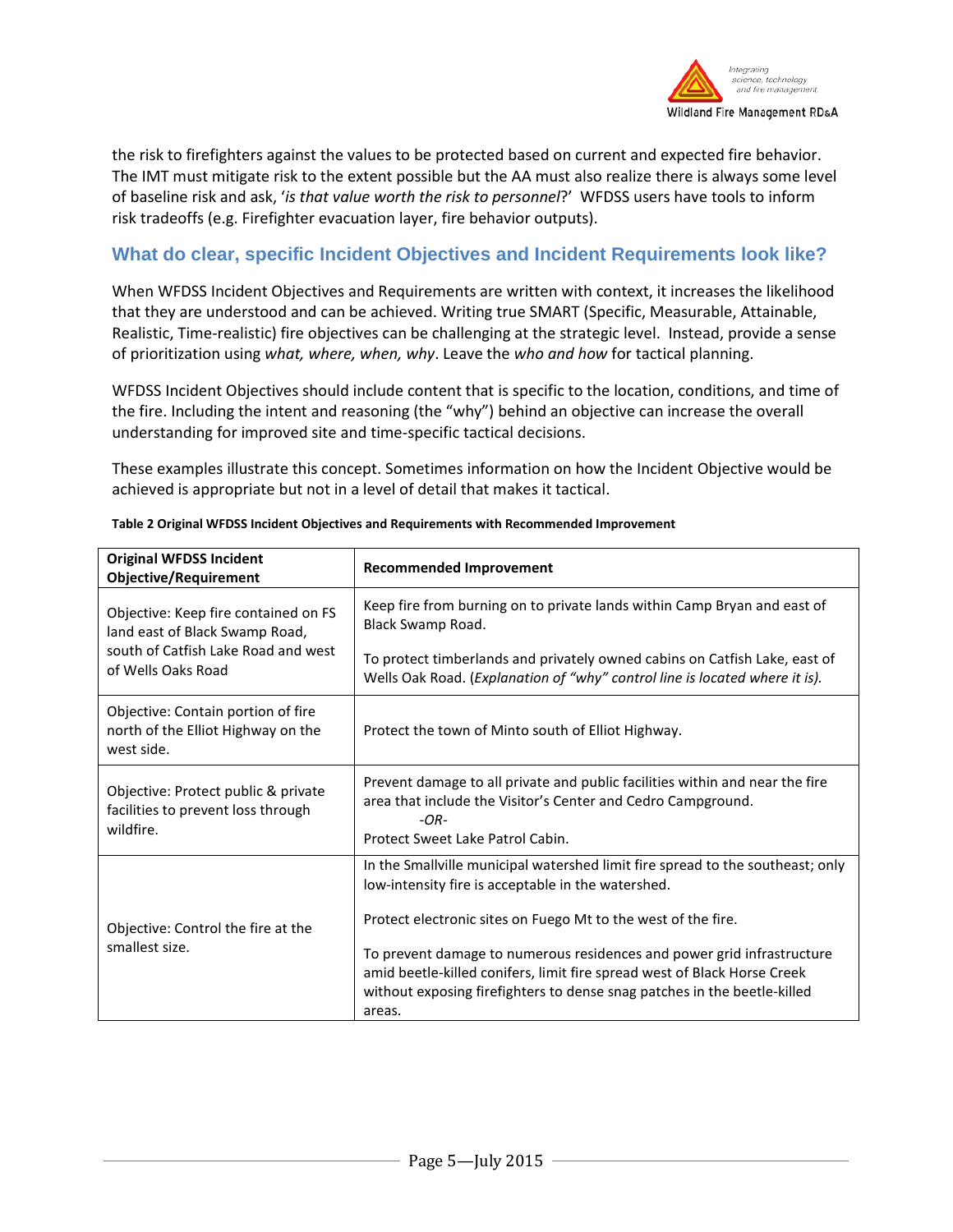

| <b>Original WFDSS Incident</b><br><b>Objective/Requirement</b>                   | <b>Recommended Improvement</b>                                                                                                                                                                                                                                                                                                                                |  |
|----------------------------------------------------------------------------------|---------------------------------------------------------------------------------------------------------------------------------------------------------------------------------------------------------------------------------------------------------------------------------------------------------------------------------------------------------------|--|
| Objective: Keep fire east of Antelope<br>Road and north of Garden Valley<br>Road | Requirement: Do not engage the fire in the area west of Antelope Road and<br>North of Garden Valley Road because it has been used for small arms range<br>practice therefore unexploded ordinance is likely in the area. (Explanation of<br>"why" control line is located where it is and is addressed as a requirement<br>instead of an Incident Objective). |  |
|                                                                                  | A related Course of Action may be: Do not conduct tactical air missions until<br>the Range Control Officer can be contacted to provide guidance regarding<br>potential explosions caused by aircraft below 1200'AGL.                                                                                                                                          |  |
| Requirement: Avoid use of fire<br>retardant in riparian zones.                   | In the Jenny Lake basin and within 1/4 mile of the Golden River corridor avoid<br>using fire retardant.                                                                                                                                                                                                                                                       |  |
| Requirement: Keep fire out of owl<br>nest stands.                                | To protect owl habitat in the Hamburg Meadow area avoid large scale<br>tactical firing and manage fire intensities (low) through owl PAC.                                                                                                                                                                                                                     |  |
| Requirement: Keep fire out of owl<br>nest stands.                                | Exclude fire from MSO (Mexican Spotted Owl) Protected Activity Centers,<br>due to breeding season. Minimize fire intensity as second option where<br>possible.                                                                                                                                                                                                |  |
| Protect longleaf pine stands                                                     | In the longleaf ecosystem avoid plowlines; use natural barriers and roads<br>when possible.                                                                                                                                                                                                                                                                   |  |
| Protect Bald Eagle habitat.                                                      | Protect Bald Eagle habitat north of Rocky Ridge from high intensity fire that<br>removes overstory trees.                                                                                                                                                                                                                                                     |  |

# <span id="page-5-0"></span>**Where do I start when it's time to craft WFDSS Incident Objectives and Incident Requirements?**

Begin with the Strategic Objectives and Management Requirements from the LRMP that pertain to fire management. These are entered into WFDSS well before fire season, providing the basis for writing incident-specific WFDSS Incident Objectives and Incident Requirements. Write WFDSS Incident Objectives and Requirements that explain *what, where, when,* and *why* the incident needs to be managed a certain way. Consider they apply to the specific location of the fire today or over the life of the Decision. At times one Incident Objective or Incident Requirement may address several Strategic Objectives or Management Requirements.

Clear Incident Objectives and Incident Requirements that are tiered to LRMPs, facilitate prioritization when situations are less than perfect so leadership can choose a realistic fire strategy. This helps to ensure fire management tactics and strategies are in alignment with Land and Resource Management Plans (LRMPs), which are "contracts" with the public.

Ability to develop concise, focused Incident Objectives and Incident Requirements varies with the location of the fire and conditions. At the beginning of a wildfire incident, time can be limited; therefore completing work pre-fire season is critical. This work might include utilizing scenarios to practice writing WFDSS Incident Objectives, Incident Requirement and Course of Action based on LRMP direction and communicating this with staffs or utilizing Spatial Fire Planning to organize the information more effectively.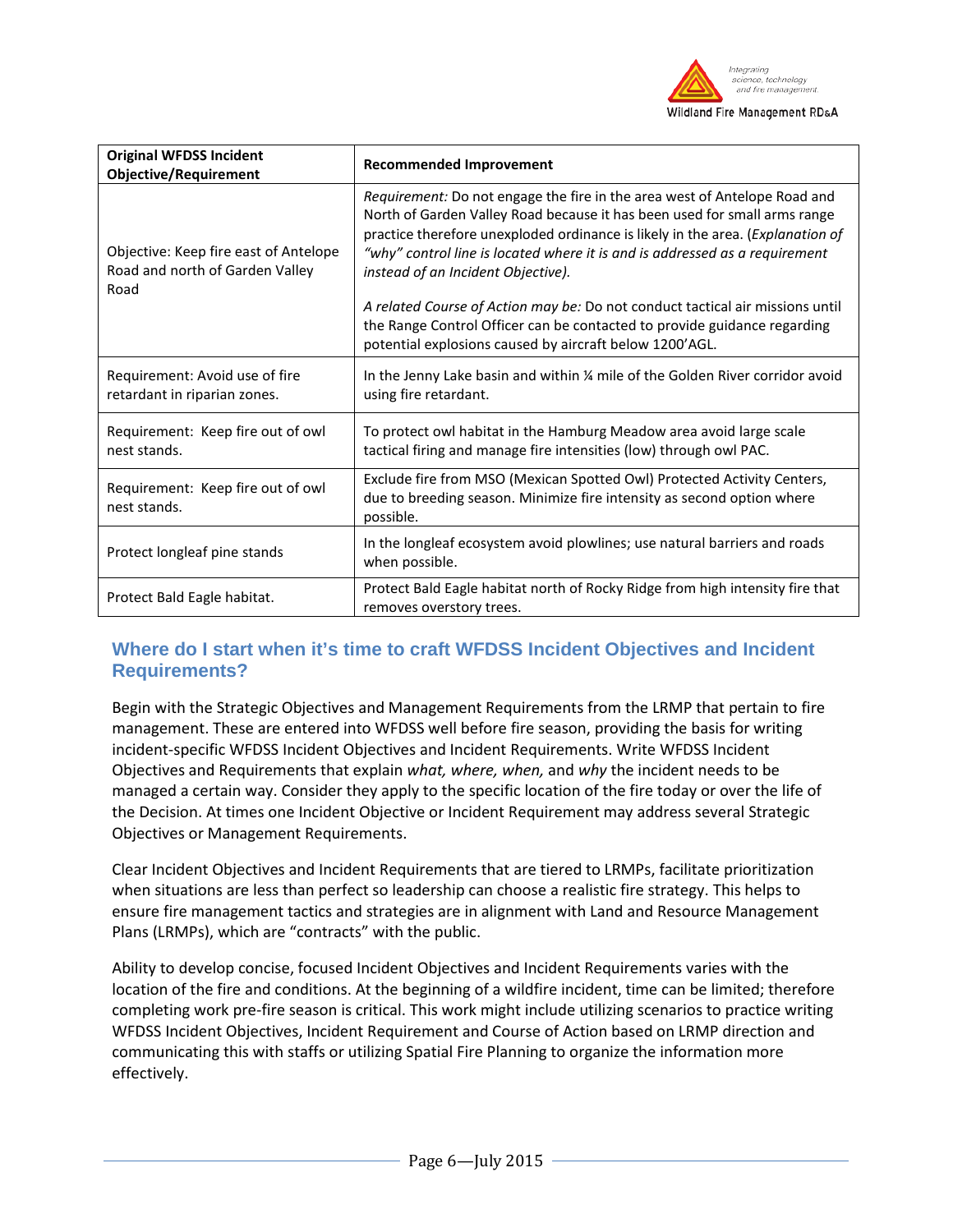

It's possible that some of the Strategic Objectives and Management Requirements within WFDSS do not immediately apply to the incident and, in that case, there is no need to create an Incident Objective or Incident Requirement. For example, there may be a requirement to protect bird nests during a certain time of year, but it does not apply at this time, therefore no Incident Objective or Requirement would be needed to address this Management Requirement. If desired, WFDSS users can note why a particular Strategic Objective or Management Requirement was not specifically addressed.

# <span id="page-6-0"></span>**Why should I limit the number of WFDSS Incident Objectives?**

A shorter, focused list of specific WFDSS Incident Objectives provides more meaning to IMTs and firefighters engaging the fire. More than five WFDSS Incident Objectives may be considered but the number any IMT can achieve safely and successfully is limited due to uncontrollable variables (e.g. weather, terrain, type and availability of resources, prioritization of multiple fires/incidents). In numerous wildfire Decisions, "may be" applicable Incident Objectives were often included, as if the WFDSS Decision was a NEPA document. Instead, consider the likelihood of achieving the Incident Objectives, the likelihood fire will damage the asset, the political, social and economic impacts associated with potential fire damage.

The intent of a risk management decision is that there is a clear identification of what is important, and why; and a statement of the tradeoffs for different actions taken to achieve objectives. If there are too many Incident Objectives in the Decision, it is difficult or impossible to truly weigh tradeoffs. A limited number of Incident Objectives helps focus the actions of the IMT and sets the tone for the strategies used and costs (human and monetary) involved. For example, prioritizing firefighter safety may result in an inability to protect some highly valued resources and assets under current fire behavior conditions; or all firefighters available may be needed to protect a small community while the protection of private timber land or spotted owl habitat has no firefighting resources assigned.

# <span id="page-6-1"></span>**LRMP direction uploaded into WFDSS for my unit is sometimes generic; how can I craft specific and useful WFDSS Incident Objectives?**

Some LRMP direction has broad resource protection related statements, for example "limit damage to cultural resources and endangered species." This generic Strategic Objective provides no information on what constitutes damage to the cultural resource, where it is at in general or what habitat features are important to the endangered species. This makes it difficult for the home unit or IMT to develop appropriate strategies and tactics. When this information is not clear in the LRMP or has not been filtered for use in WFDSS, it is necessary to convene the key decision-makers (in this case a cultural resources staff member and the AA) to come to an understanding about the intention in the LRMP in order to craft clear and specific language for WFDSS Incident Objectives.

If LRMP direction inserted in WFDSS by the local unit is not relevant to wildfire decisions, it will have to be sifted through on every Decision to determine if it is relevant. This can hinder creation of specific, relevant, prioritized Incident Objectives. If irrelevant direction is not removed, but there is concern that it should be addressed, a note can be made in the Decision in appropriate sections discussing why they were not addressed. This can all be avoided by simplifying information from LRMPs during a preseason WFDSS review.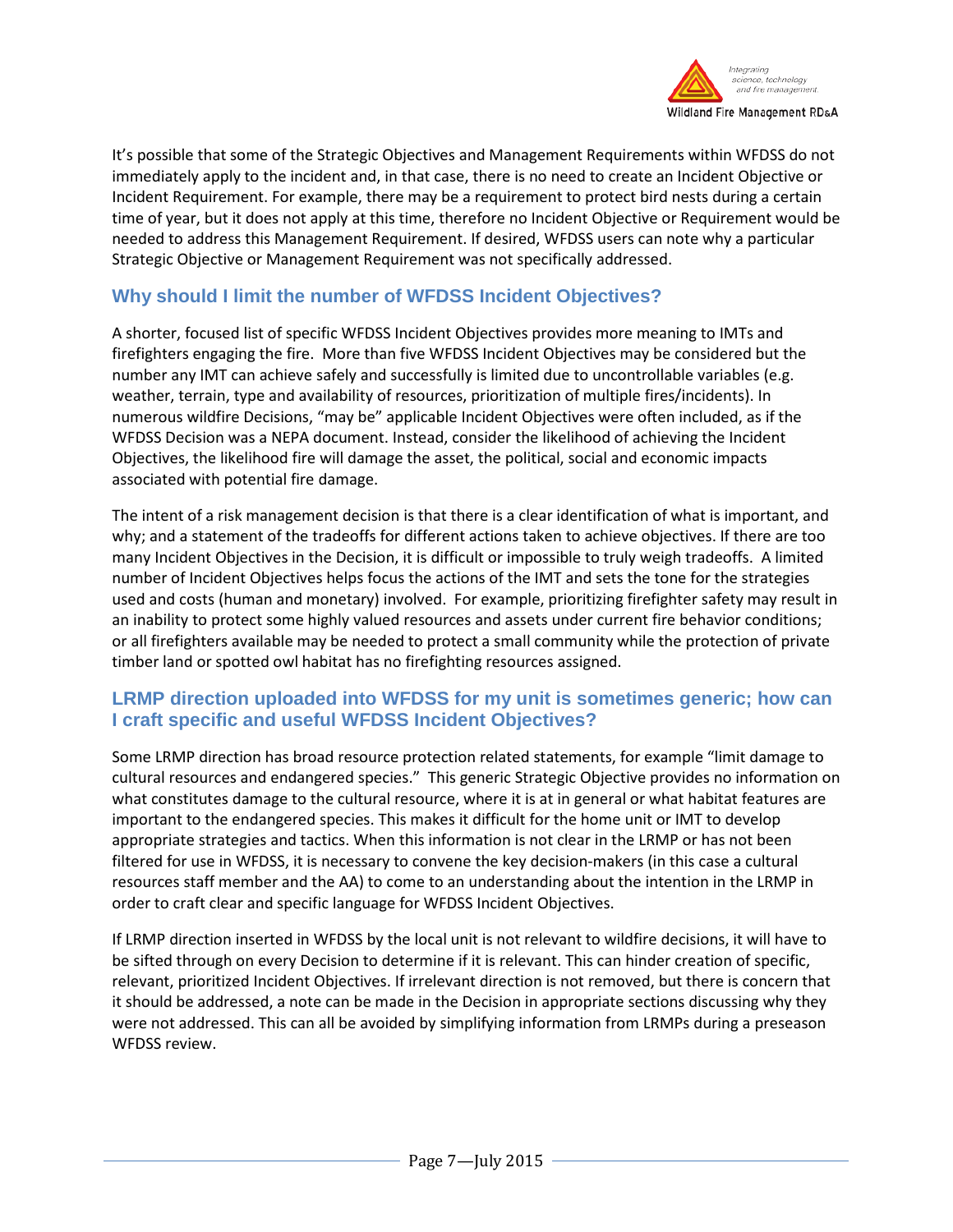<span id="page-7-2"></span>

# <span id="page-7-0"></span>**Within a WFDSS Decision, the tie between Incident Objectives, Incident Requirements, Course of Action, and Rationale is important.**

In an Incident Decision, there should be a direct tie between Incident Objectives, Incident Requirements, Course of Action, and the Rationale. They are all tiered down from the LRMP direction and provide the AA's intent and basis for the tactical plan.

## <span id="page-7-1"></span>**Why is it important to tier this information?**

Continuity of information within the WFDSS Decision leads to clearer understanding and implementation of LRMP direction. The leader's intent (Incident Objectives), the sideboards for the incident (Incident Requirements), and the intended actions (Course of Action / Management Action Points) all describe the AA's decision regarding how to implement that LRMP direction. This information should not be tactical in nature to avoid unnecessarily limiting the IMT's ability to take actions based on fire behavior and priority.

Information from the LRMP tiered down to the tactical plan (Incident Action Plan) will result in sound fire management on public lands and ensure implementation of the land management direction. Most importantly, firefighters will not be engaged in activities that are not important or that contradict LRMP direction. A clear articulation of the "why" allows IMTs to utilize a risk-management dialogue with their staffs and the AA to ensure the fire is managed while considering firefighter exposure.

# **What should be addressed in the Course of Action?**

A Course of Action (COA) is an overall plan describing the selected strategies and management actions intended to meet Incident Objectives and Incident Requirements based on current and expected conditions. Ask, "How are we going to do this?" In incident-level decision making, the COA is comprised of selected strategies and specific actions to achieve the Incident Objectives while complying with Incident Requirements. The purpose of the COA is to adequately mitigate or control the risk to values to be protected, and identify where fire may contribute to meeting land management objectives in those areas where risk can be mitigated to an acceptable level.

Ensure the COA conveys the strategy to manage the fire while protecting Highly Valued Resources and Assets (HVRAs), which include fire fighter and public safety. WFDSS Fire Management Unit (FMU) or Strategic Objective (SO) Shapes can aid communication regarding various LRMP direction across a unit. Utilize the Strategy Slider bar and comment box to aid communication regarding the overall strategy for the fire.

Many incident COAs included a box cardinally described in which to keep the fire and *also* included an Incident Objective statement such as "keep the fire as small as possible." These are contradictory because the box implies it is acceptable to burn out the interior of that area and "keep it small" implies aggressive tactics are necessary to avoid more burned acres. It is not necessary to describe a box for the fire; that is an obsolete Maximum Management Area concept. Additionally, it conflicts with statements such as "keep the fire as small as possible." If there are areas where the fire should not burn, describe the reasons why.

# <span id="page-7-3"></span>**What should be included in the Rationale section of a Decision?**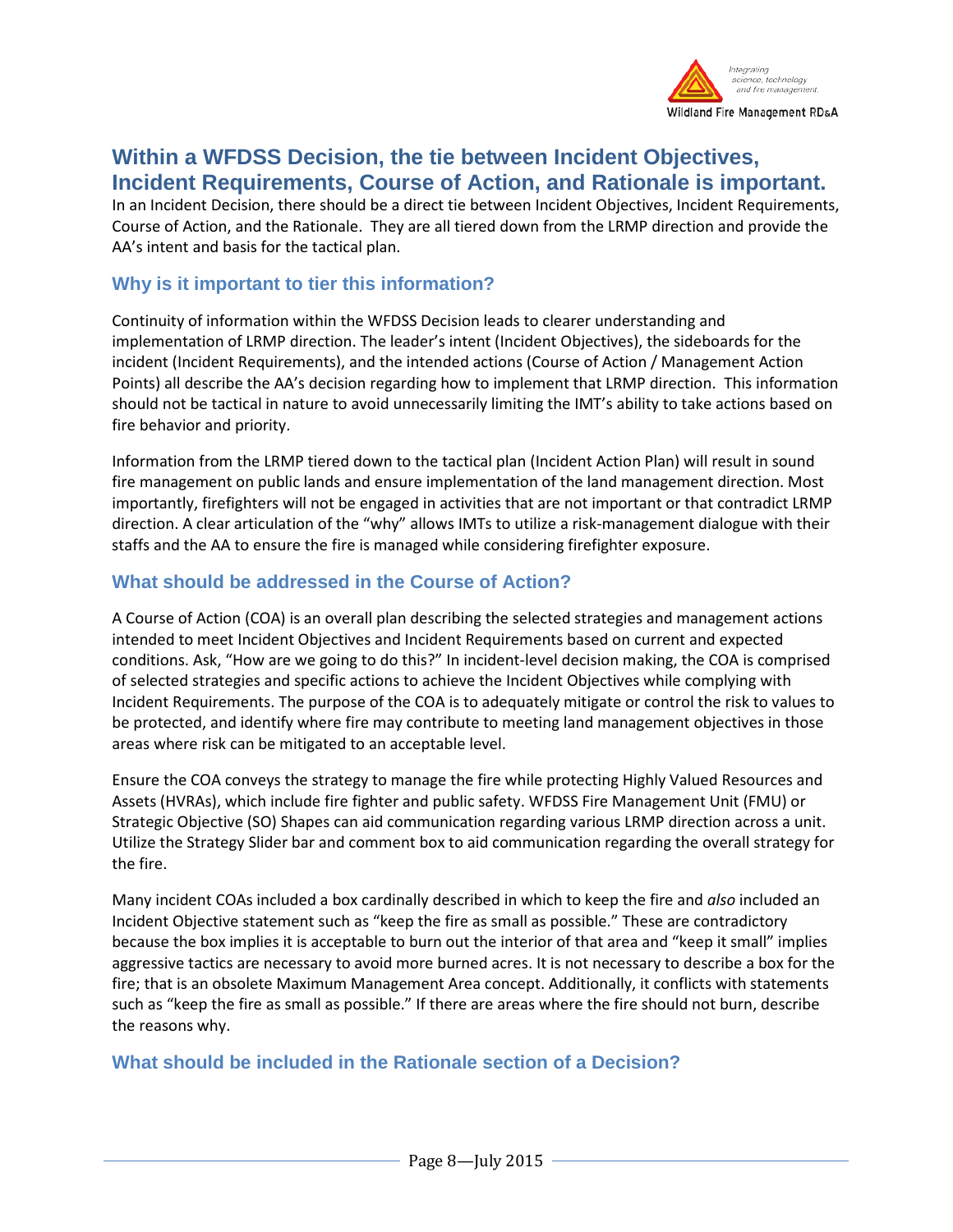

The Rationale section is the 'executive summary' for the incident where the Agency Administrator describes what was considered, what was rejected, and the decision made. It should describe more about "Why am I making the decision to do *these things* on *this* fire?" and can reference specific *what*, *where*, and *when* sections of the Decision.

Consider using the following format to addresses important information:

My decision is…

*Discuss what is allowed in the LRMP, the probability of being successful, expected duration of the incident, what was considered but rejected*

The cooperators involved in sharing this decision process are… *Discuss who and why*

The values of concern are… *Summarize why they are important and the likelihood of them being impacts, area closures*

The Relative Risk Assessment and Organization Assessment indicate... *Tie to values, highlight expected firefighter exposure, IMT needs*

The current fire situation is… *Describe the area the fire is burning in and the fire environment*

<span id="page-8-0"></span>The following triggers would indicate revisions to or a new decision is needed… *Describe low probability/high consequence events*

#### **Firefighter and public safety is important. How do I incorporate it into the Decision?**

Firefighter and public safety should be a requirement for all actions taken on a fire, therefore it is considered throughout the risk assessment process and addressed while WFDSS Incident Objectives, Incident Requirements, and Course of Action are developed. It is an underlying principle and a priority for all activities undertaken on the fire. When it is a generic Incident Objective, "*firefighter and public safety is the number one priority",* with no context it loses its meaning and emphasis. To give it true meaning, emphasize safety throughout the Decision. Incident Objectives may discuss firefighter and public safety as part of the *why* it was written. Many feel that safety should be a WFDSS Incident Requirement. However, a better way to incorporate firefighter safety and keep it relevant to the incident is to address it specifically in an Incident Objective or COA Action Item. For example if there is an Incident Objective discussing keeping fire out of the bug killed area an Action Item could be created that states "If fire spreads within the bug kill area, do not expose firefighters to the numerous snags in suppression efforts, locate containment lines outside of the these areas."

# <span id="page-8-1"></span>**A tie between the WFDSS Decision and external information such as the Delegation of Authority, Inbriefing Package, and Incident Action Plan (IAP) is needed.**

Delivery of WFDSS Incident Objectives and Requirements, the risk management analysis in WFDSS, and additional Leader's Intent occurs in a variety of ways. Important information is spread throughout the Delegation of Authority (DOA), in attachments to the DOA, verbally, and in the WFDSS Decision. With this varied method of delivery, conflicting information makes it difficult for IMTs to rapidly and effectively ascertain leader's intent, priorities, and strategic direction. It is important that consistent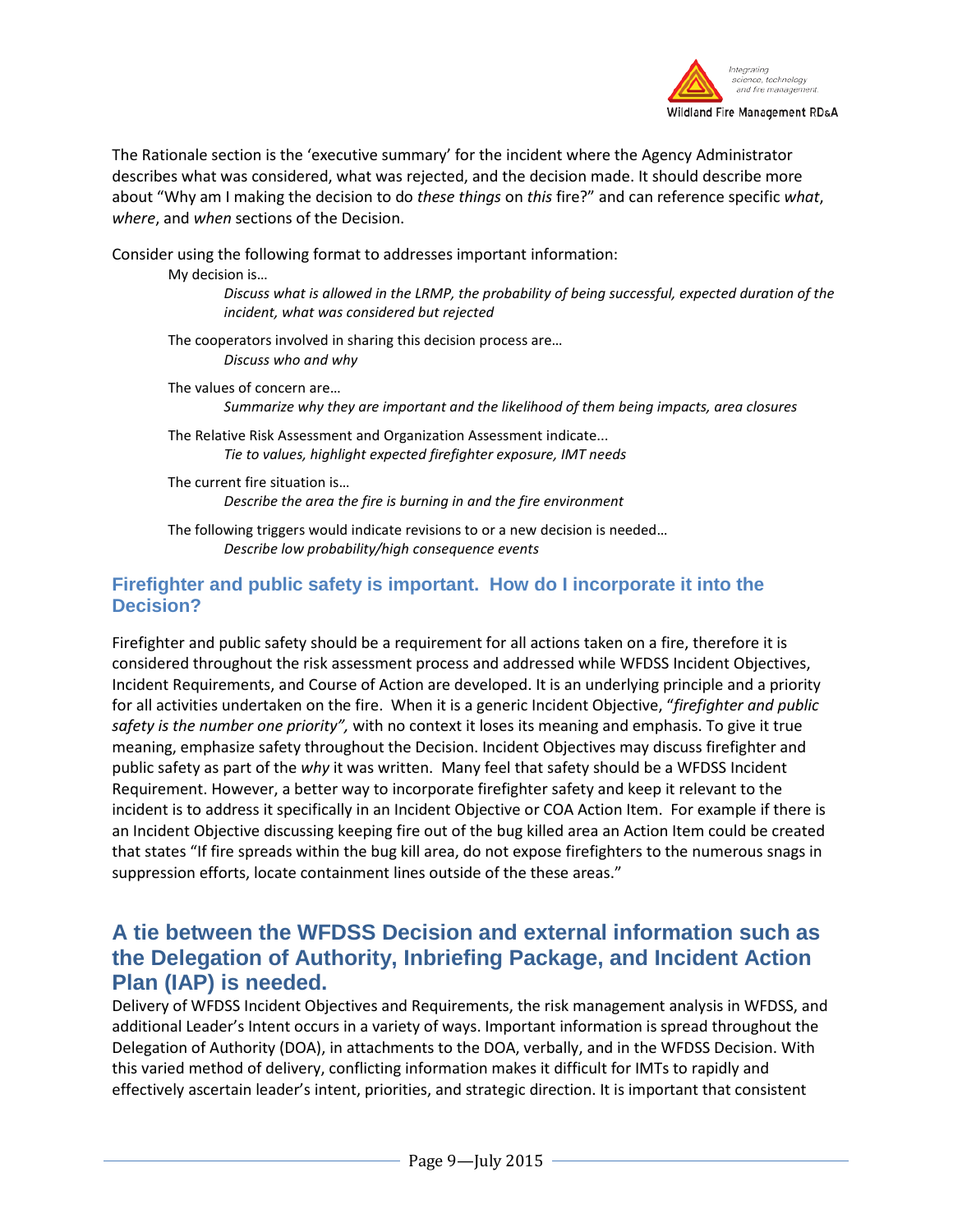

messages are provided to the IMT through all of the above mentioned methods of communications. Table 3 shows how information is tiered from one plan to another.

## <span id="page-9-0"></span>**Communicating Incident Objectives and Incident Requirements to IMTs – How and When.**

There should be a direct tie between the WFDSS Decision information and what is relayed to the IMT in the DOA and Inbriefing Package. This in turn should be articulated not only in the IAP Objectives (which are often different from WFDSS Objectives), but through the actions being planned daily on the incident. *To meet the AA's strategic direction, the actions being taken on the ground must be in alignment with leader's intent.*

A published WFDSS Decision should be ready at the IMT inbriefing. To avoid conflicting direction between the DOA and WFDSS Decision, avoid reiterating Decision information in the DOA. Although the WFDSS Decision is the AA's responsibility, it is critically important that IMTs read the current Published Decision to ensure they follow the leader's intent and provide Decision feedback to the Agency Administrator. AAs who want IMTs to read and understand the Decision need to keep the Decision focused, relevant, and organized. IMTs may assist the AA in updating or revising WFDSS Decisions.

## <span id="page-9-1"></span>**What does the WFDSS Decision mean to an IMT?**

The WFDSS Decision provides information to the IMT relevant to managing a specific wildfire. The WFDSS Decision includes direction from the LRMP, Incident Objectives (leader's intent), Incident Requirements (incident 'sideboards'), Course of Action/Management Action Points, as well as the Rationale. Risk assessment information completed by the local unit in WFDSS should be considered when the IMT undertakes actions. The team is often asked to review and provide feedback on the current Decision and assist in updating the information when necessary. These interactions provide opportunities for risk dialogue and alignment of leaders' intent with respect to risk.

## <span id="page-9-2"></span>**How does IMT feedback assist the agency administrator?**

The IMT can provide feedback on the WFDSS Decision or any other concerns about priorities during daily command and general staff or other meetings. Alignment between what the IMT is implementing and the leader's intent is critical. Often a Strategic Operational Planner (SOPL) can be ordered to assist with updates to the WFDSS Decision, work on risk assessment updates, and work as a liaison between the IMT and AA. This feedback is important to ensure the AA understands the risks being taken to meet their strategic intent and to determine if that level of risk is acceptable.

# <span id="page-9-3"></span>**How does IMT involvement in the WFDSS Decision ensure sound risk management?**

When the IMT provides feedback to the WFDSS Decision and assists with updating the Relative Risk Assessment it validates the strategic intent versus the current fire behavior and actions being taken on the ground. The IMT provides the ability to look more closely at the fire and evaluate the situation. Relaying those findings to the AA for consideration is critical to ensure the strategic intent is being met or there is clear understanding of the risk tradeoffs needed to meet the intent. WFDSS is an iterative risk management process where continual feedback is used to update and revise the Decision as needed to ensure sound risk management. The initial plan may not work, or may not work as intended.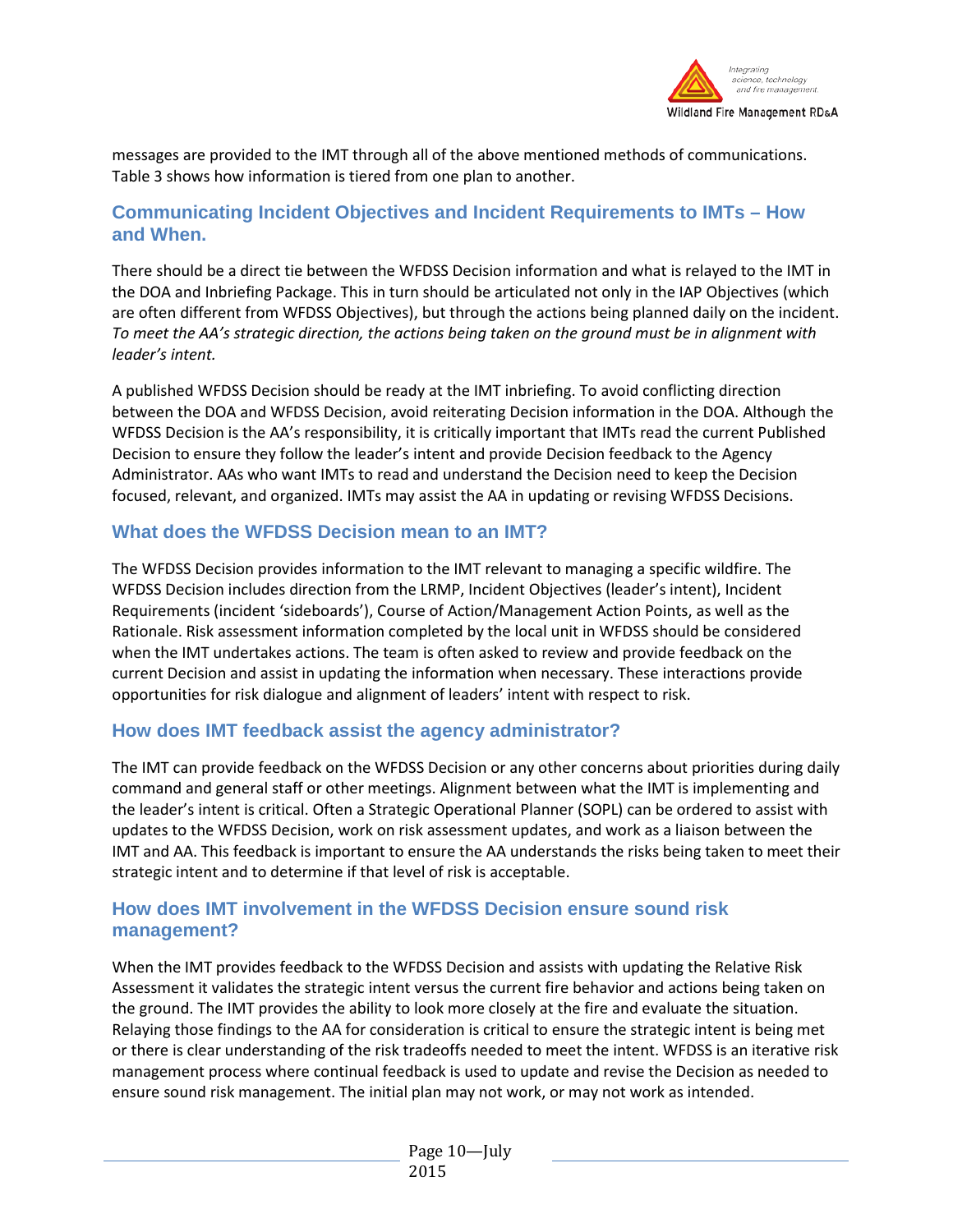<span id="page-10-1"></span>

Consequently, this feedback mechanism is important to revise the plan to provide a greater likelihood for success. If IMTs independently take action, it may conflict with the AA's strategic priorities whereas if the AA has provided expectations that can't be met by the IMT, adjustments must be made.

## <span id="page-10-0"></span>**What is the tie between Incident Objectives and Incident Requirements in WFDSS and incident objectives in the Incident Action Plan?**

There are incident objectives in both the WFDSS Decision and in the daily Incident Action Plan (IAP) which are intended to be tied but not necessarily identical. The WFDSS Incident Objectives and Incident Requirements are meant to provide leader's intent from a strategic standpoint. The IAP objectives are intended to tier from the WFDSS Incident Objectives and Incident Requirements but are geared toward operations/tactics on a particular day/shift. The WFDSS Incident Objectives and Incident Requirements should be reflected well enough in the IAP that firefighters working on the incident have a clear understanding of the overall intent of their actions. If this understanding is clear, better feedback and intelligence will be provided to the IMT through the chain of command.

# **Where should I put information that is important to me and the IMT working on my unit but not really about the fire?**

The 2014 review revealed that policy is often inserted into WFDSS Incident Objectives and Incident Requirements, such as "keep costs commensurate with values at risk", "adhere to LCES", "ensure fire personnel are qualified for assignments." Putting this type of information in the WFDSS Incident Objectives or Incident Requirements detracts from specific objectives for a fire. Fire benefits, values at risk, and fire behavior should be the primary focus of an IMT. This information should be included in the Delegation of Authority to relay leader's intent. One might also consider if it makes sense to direct IMTs to follow policy – when it is policy.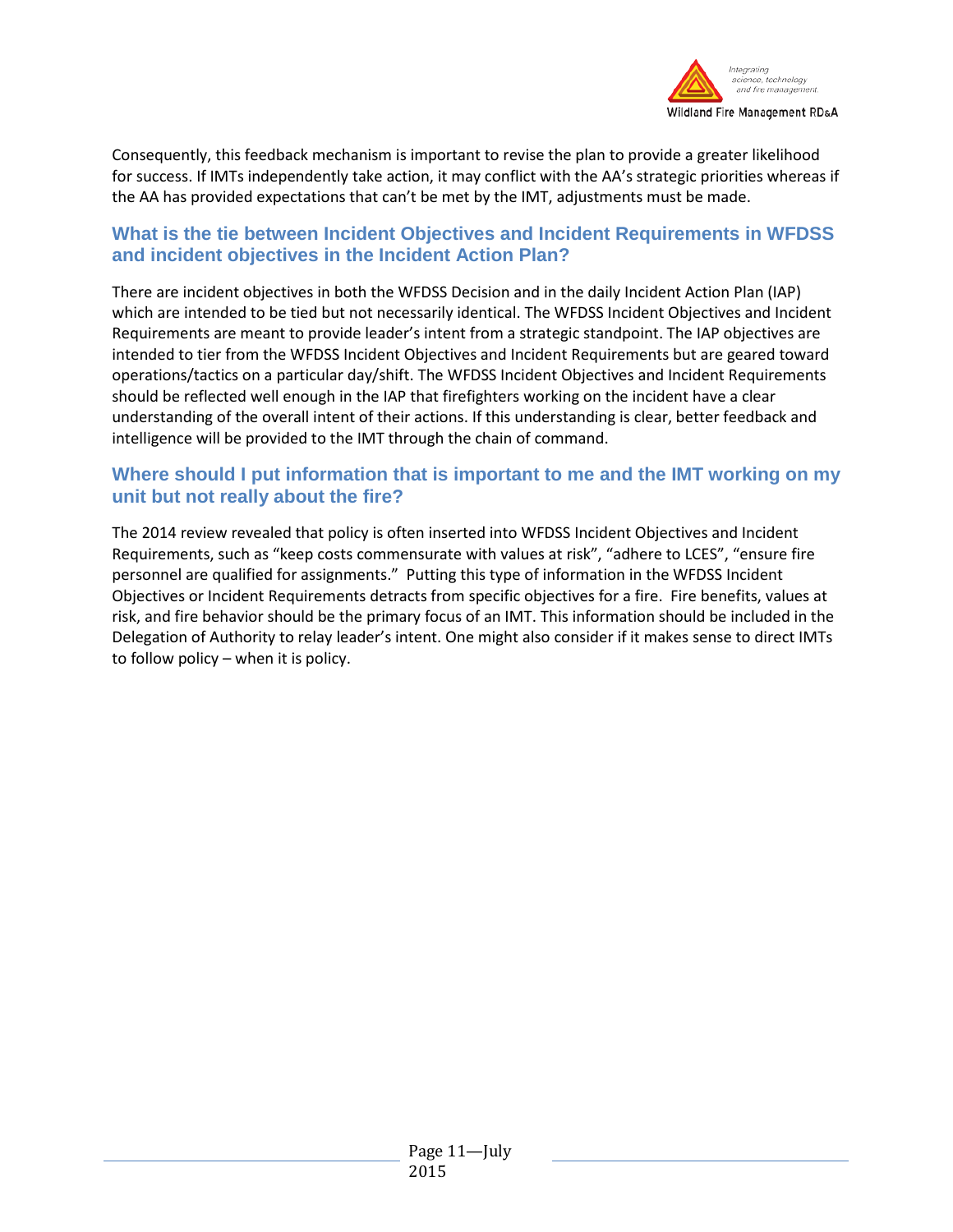

#### **Table 3 Summary table showing information tiered form LRMP to IAP**

<span id="page-11-0"></span>

| <b>Source Document</b>                                                                                                                                                                                                                                                                                                                                                                                                                                                                                                                                                                                                                                                                                                                                                                                                                                                                                                                                                                                                                                                                                                                                                                                                   | <b>Type of Direction</b>                                                                   | <b>Information Type</b>                                                                                                      |  |
|--------------------------------------------------------------------------------------------------------------------------------------------------------------------------------------------------------------------------------------------------------------------------------------------------------------------------------------------------------------------------------------------------------------------------------------------------------------------------------------------------------------------------------------------------------------------------------------------------------------------------------------------------------------------------------------------------------------------------------------------------------------------------------------------------------------------------------------------------------------------------------------------------------------------------------------------------------------------------------------------------------------------------------------------------------------------------------------------------------------------------------------------------------------------------------------------------------------------------|--------------------------------------------------------------------------------------------|------------------------------------------------------------------------------------------------------------------------------|--|
| <b>Information Provided</b>                                                                                                                                                                                                                                                                                                                                                                                                                                                                                                                                                                                                                                                                                                                                                                                                                                                                                                                                                                                                                                                                                                                                                                                              |                                                                                            |                                                                                                                              |  |
| Land and Resource Management<br><b>Plan Direction</b>                                                                                                                                                                                                                                                                                                                                                                                                                                                                                                                                                                                                                                                                                                                                                                                                                                                                                                                                                                                                                                                                                                                                                                    | Land management direction                                                                  | <b>Strategic Objectives and Management</b><br>Requirements                                                                   |  |
| Broad statements of desired outcomes and appropriate actions (e.g. fire response) for specific areas (e.g. wilderness),<br>ecosystem types, or resources (e.g. cultural sites), based on LRMP.<br>Ideally LRMP direction modified for application on fire incidents (may come from unit plan goals, desired conditions,<br>$\bullet$<br>strategies, objectives or guidelines).                                                                                                                                                                                                                                                                                                                                                                                                                                                                                                                                                                                                                                                                                                                                                                                                                                           |                                                                                            |                                                                                                                              |  |
|                                                                                                                                                                                                                                                                                                                                                                                                                                                                                                                                                                                                                                                                                                                                                                                                                                                                                                                                                                                                                                                                                                                                                                                                                          |                                                                                            | Designed to be uploaded in WFDSS pre-season, and most are optimally included in spatial planning (site-specific).            |  |
| <b>WFDSS Decision</b>                                                                                                                                                                                                                                                                                                                                                                                                                                                                                                                                                                                                                                                                                                                                                                                                                                                                                                                                                                                                                                                                                                                                                                                                    | AA's Decision                                                                              | Incident Objectives, Incident Requirements,<br>Course of Action, Rationale                                                   |  |
| $\bullet$<br>Reflect agency administrator's intent for achieving desired outcomes and avoiding undesirable consequences.<br>Primary means of directing actions on a fire, and greatly influence costs, duration, and outcomes (GTR-298).<br>$\bullet$<br>Incident-specific statements of direction necessary for selection of strategy(s) and tactical activities of resources on an<br>$\bullet$<br>incident (GTR-298).<br>Contain detailed information specific to area, benefits from fire, values at risk, and fire conditions (what, when, where,<br>$\bullet$<br>why).<br>Tiered to LRMP management direction based on applicable Strategic Objectives and Management Requirements.                                                                                                                                                                                                                                                                                                                                                                                                                                                                                                                                |                                                                                            |                                                                                                                              |  |
| Delegation of Authority/Leader's<br>Intent                                                                                                                                                                                                                                                                                                                                                                                                                                                                                                                                                                                                                                                                                                                                                                                                                                                                                                                                                                                                                                                                                                                                                                               | AA's Intent                                                                                | Delegated authority for the fire, tie to<br>WFDSS Decision (Incident Objectives,<br>Incident Requirements, Course of Action) |  |
| Delegation of Authority (DOA) - Designates the IMT Incident commander as taking command of the fire at a certain time as<br>agreed. Should reference the WFDSS Decision and expectations for following it.<br>Leader's Intent - often provided as a supplement to the DOA.<br>$\bullet$<br>Provides core values information pertinent to the AA's intent as identified by the unit. (Safety-Core values, costs,<br>$\circ$<br>human resources & unit guidance).<br>Attach a copy of the latest Decision. Utilize WFDSS for briefing where applicable.                                                                                                                                                                                                                                                                                                                                                                                                                                                                                                                                                                                                                                                                    |                                                                                            |                                                                                                                              |  |
| <b>Inbriefing Package</b>                                                                                                                                                                                                                                                                                                                                                                                                                                                                                                                                                                                                                                                                                                                                                                                                                                                                                                                                                                                                                                                                                                                                                                                                | AA's Intent                                                                                | Communication expectations, key<br>contacts, unit information                                                                |  |
|                                                                                                                                                                                                                                                                                                                                                                                                                                                                                                                                                                                                                                                                                                                                                                                                                                                                                                                                                                                                                                                                                                                                                                                                                          | Provides information about the current fire situation, key contacts, and unit information. |                                                                                                                              |  |
| Incident Action Plan (IAP)                                                                                                                                                                                                                                                                                                                                                                                                                                                                                                                                                                                                                                                                                                                                                                                                                                                                                                                                                                                                                                                                                                                                                                                               | AA's Intent:<br>Incident Objectives<br><b>Incident Requirements</b><br>IMT's Intent        | Daily Incident Objectives (ICS 202)<br>Tactical Objective (Assignment List, ICS 204<br>in IAP)                               |  |
| Daily Incident Objectives (ICS 202)<br>Should reflect guidance provided by the AA from WFDSS.<br>Guidance and direction needed to select appropriate strategy(s), and the tactical direction of resources, specific to the<br>location and conditions.<br>Based on realistic expectations of what can be accomplished with allocated resources.<br>$\bullet$<br>Ideally includes information on context on values at risk and AAs priorities. Every firefighter should have information on<br>the purpose and importance of their actions to provide an understanding of expectations and risk vs. gain.<br>Tactical Objective (Assignment List, ICS 204 in IAP)<br>Specific to tactics to be achieved within the operational period by personnel assigned to a division or group.<br>$\bullet$<br>Should reinforce geographic incident objective for that division that spells out values at risk and safety hazards that explain<br>$\bullet$<br>"why" the fire should be contained there.<br>Include clear leader's intent to ensure line personnel are clear when changes in tactics are warranted as the fire situation<br>$\bullet$<br>changes yet understand the overall strategy for the fire (leader's intent). |                                                                                            |                                                                                                                              |  |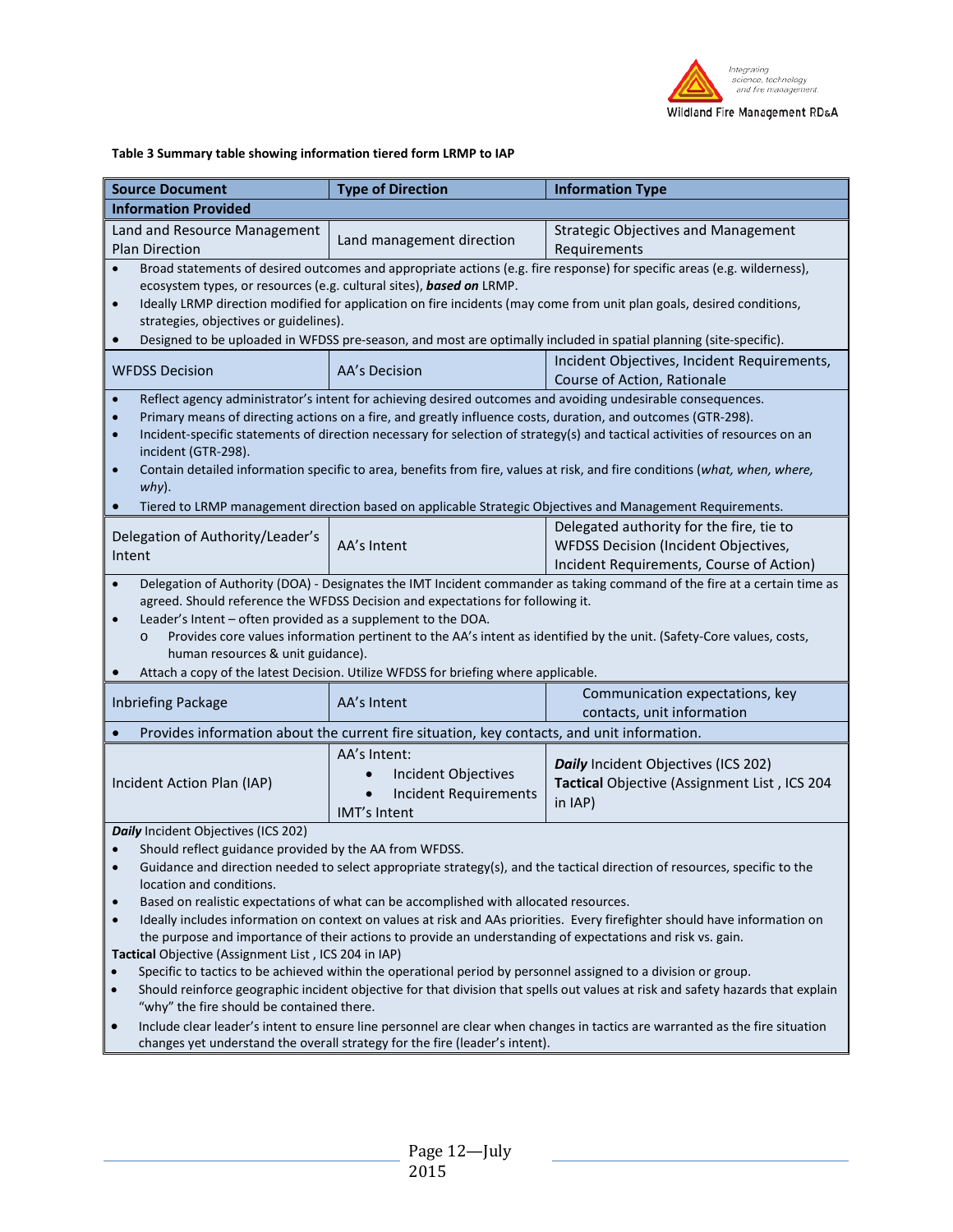

# **Spatial Fire Planning can Aid in providing clear WFDSS Incident Objectives and Incident Requirements**

LRMPs include spatial information on resources and values, with associated management direction, including recreation sites, facilities, wildlife habitat, management areas and more. WFDSS Strategic Objectives, Management Requirements, Incident Objectives, and Incident Requirements in wildfire Decisions are mostly tied to these areas and can be represented spatially. However, spatial information is typically located in planning databases or on local computers, and not immediately available to an IMT when most needed. This causes delays in use of resource information, critical to wildfire strategies and tactics. Spatial information may also include locally known safety hazards. Immediate availability of this spatial information is crucial to informing risk management decisions by not only the IMT but all personnel on the fireline. When more than one unit or agency is within the Planning Area of a wildfire the IMT may not obtain relevant information in a timely manner. To alleviate this, the Spatial Fire Planning method was implemented in WFDSS as an option to replace the Fire Management Unit method. See agency specific guidance for direction regarding Spatial Fire Planning options.

# <span id="page-12-0"></span>**What is Spatial Fire Planning and why would I want it implemented in WFDSS?**

Spatial Fire Planning (SFP) is an optional planning process available in WFDSS that can spatially describe an administrative unit's Strategic Objectives and Management Requirements. WFDSS users assigned the role of Data Manager manage SFP to visually display language from Land and Resource Management Plans on a map display as shapes. The visual depiction of these data allows for greater data control because Data Managers can upload, manage, and associate shapes to represent the unit's planning direction, and make changes as needed throughout the year. For resources to assist with switching to the Spatial Fire Planning method see the [WFDSS Training page](http://wfdss.usgs.gov/wfdss/WFDSS_Training.shtml) Spatial Fire Planning header.

SFP can reduce redundant Decision content through shapes that portray content affecting the fire decision from the overarching LRMP. If common content is aggregated into appropriate spatial shapes, the SFP process will benefit the user in that only relevant information to the fire will be provided one time for the Planning Area.

# <span id="page-12-1"></span>**How does implementation of Spatial Fire Planning impact the way I write WFDSS Incident Objectives and Incident Requirements?**

The SFP process can provide units with a better visual depiction of their LRMP direction and allows the unit to have greater control over their data. A visual representation of values and resources and their response to fire allows for improved WFDSS Incident Objectives and Requirements because they can be more easily tailored to the fire area. Incident-specific the WFDSS Objectives and Requirements convey leader's intent for appropriate implementation by fire managers.

Shapes that help define the Incident Objectives and Incident Requirements during an incident can be developed pre-season from LRMPs. An example would be discussion of threatened and endangered species protection areas such as those related to Spotted Owls, Sage Grouse, and Red Cockaded Woodpeckers. Shapes representing these species can be utilized in Spatial Fire Planning making it easier to create Incident Objectives and Incident Requirements because only relative, well-described information has been preloaded in the system.

## <span id="page-12-2"></span>**My unit will be updating its LRMP soon, what should be considered?**